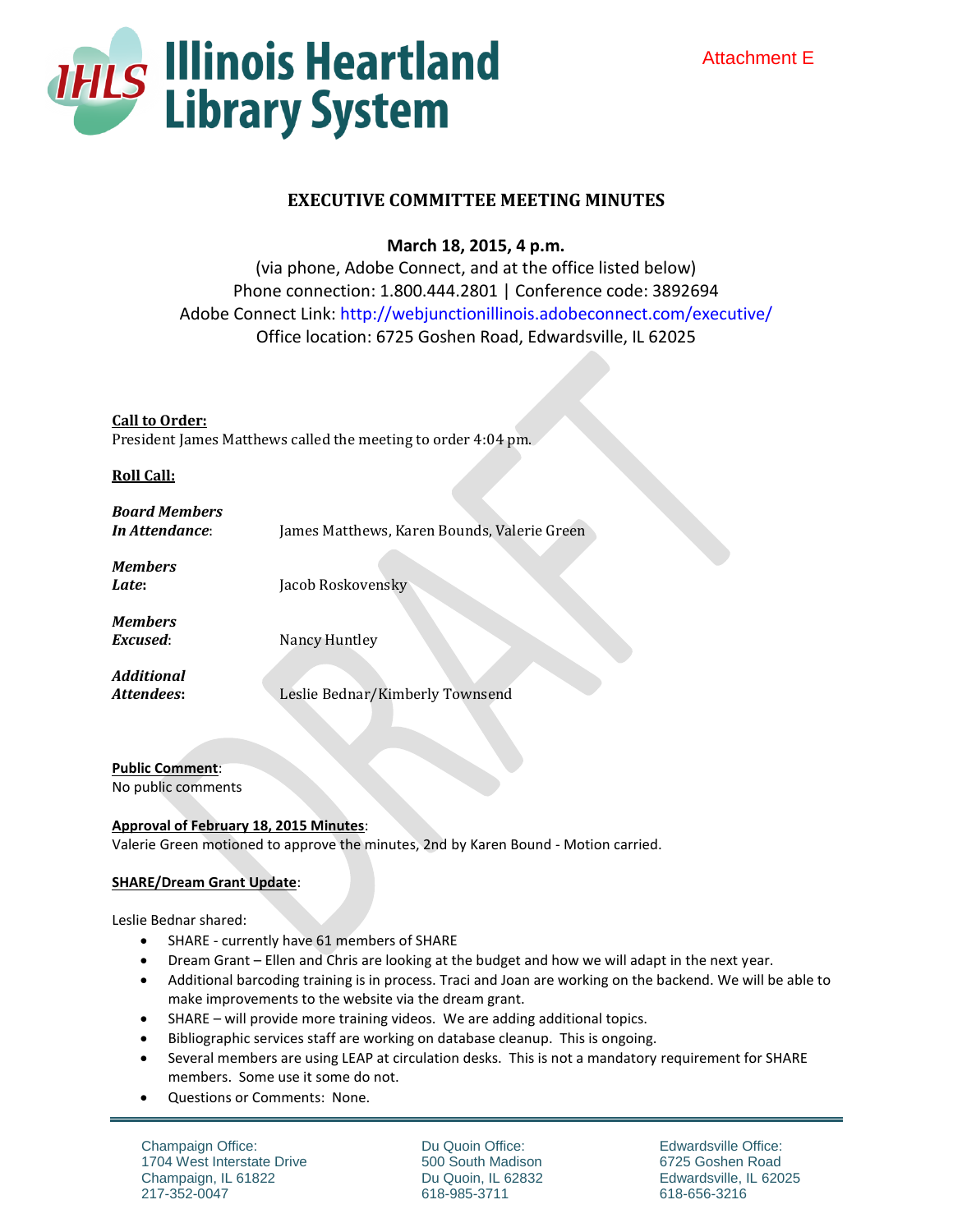

## **Administrative Updates:**

Per Leslie Bednar every department is working on budget numbers. Operations:

- Will be rolling out the delivery help desk software next week.
- Looking at supplies to purchase additional funds under per capita grant funding for FY2015.
- Working with RAILS and State Library on the delivery count process on a quarterly bases. Originally we used a manual count. We have tested the process against our manual count. We could only count from one direction when we used the manual count process. We are now using SHARE to count.

### Facilities:

 There is another leak in Du Quoin since the most recent visit. The new leak is located in the video conferencing room.

#### Grants:

 Have not received instructions regarding possible reductions regarding special revenue grants. It is assumed that no news is good news.

### Staffing:

 $\bullet$  Network Administrator will start on April 6<sup>th.</sup> He will be located in the Edwardsville office.

## Membership and Policy:

No information.

### Finance:

**Committee meeting is scheduled for March 30<sup>th</sup>, the day prior to the Board Meeting.** 

### Personnel:

 $\bullet$  Meeting is set for the 25<sup>th</sup> per Valerie Green. The committee will establish a revision of the FY15 ED evaluation form to prepare for May. Leslie Bednar will give a self-evaluation. Expected delivery to the board members will be in May to give three weeks prior to our committee meeting in June. No Questions or Comments

### Facilities:

- Karen Bounds reported:
	- Du Quoin shared utility costs were separated out. We pay our own now. We are also paying for our own alarm system. AC for the server room was about \$6000 per the last estimate. We did not move forward in 2014 since there was weather change. Will need to consider soon.
	- Future of Du Quoin Building the questions is do we want to spend money here due to the building condition? No motions have been made yet, currently just information. In Du Quoin there was a problem, finding a location. This was a difficult process in the beginning. Bldg. owner has been uncooperative.
	- Faith is retiring Faith Jones will retire at the end of May.
	- Edwardsville facility cost estimate is \$8000 to seal and stripe parking lot.
	- We do have the required number of parking spaces in Edwardsville.
	- Champaign Roof (patched over for decades) bid received from Garland \$286,000 to fix the roof without patching. Bldg. was appraised in 2012 and at that time it was worth \$670,000. The building is expected to deteriorate due to mold damage and roof issues if we do not fix.

Du Quoin Office: 500 South Madison Du Quoin, IL 62832 618-985-3711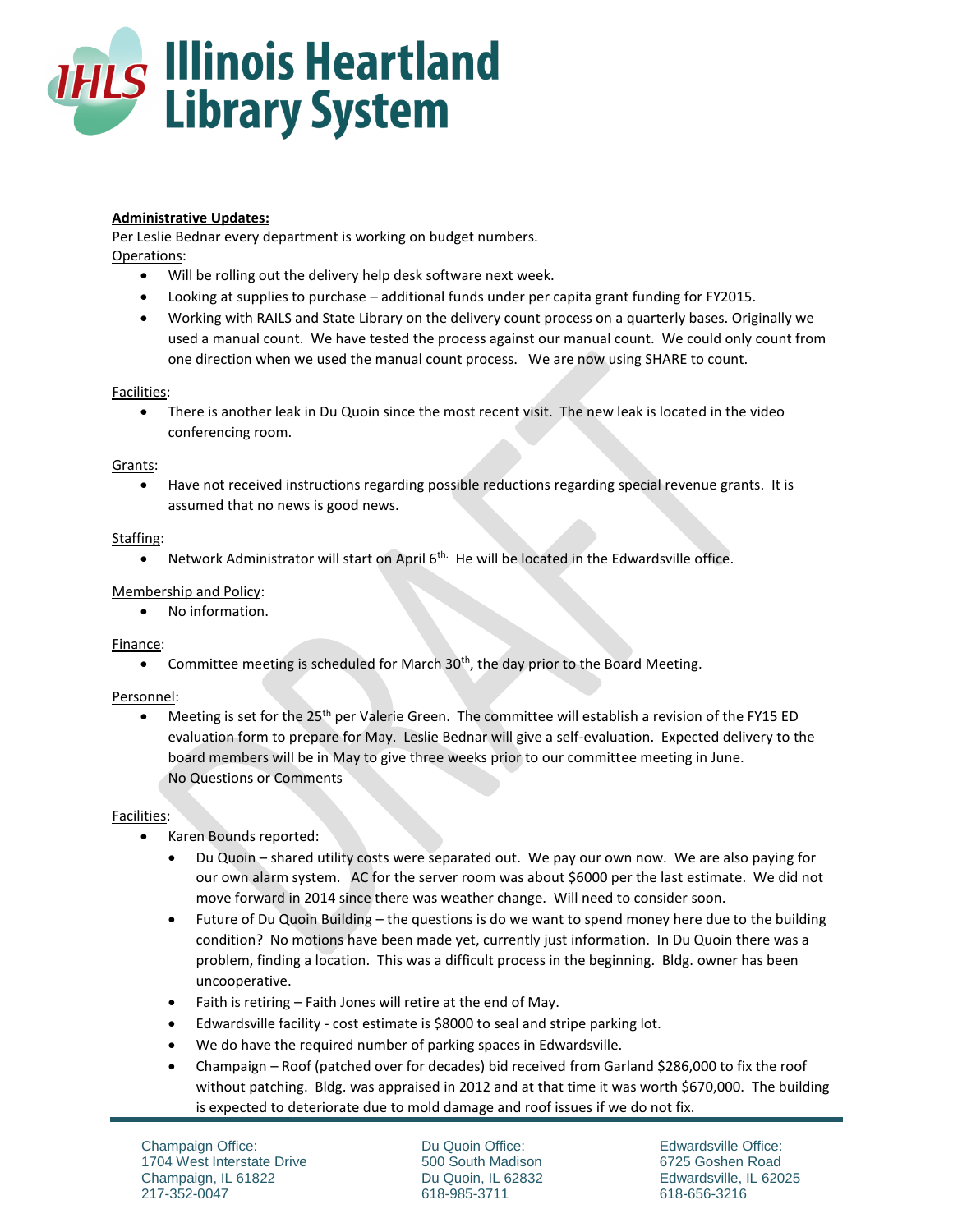

- ISL encouraged us to sell our buildings and relocate the hubs. Question is, where the hubs should be housed.
- Old business for surplus Greg M at ISL will work with us on surplus. All surplus valued at \$250.00 or below, we can do with as we choose. Surplus valued at \$251.00 and over must be by display on public notice, we can donate any of these items those who want them.
- HVAC on Champaign Roof James Matthews asked what the status is. What has been replaced? The HVAC for the server rooms had been replaced. Leslie Bednar confirmed. James Matthews indicated that if we have invested in HVAC we don't want to waist the money. We may need to fix the roof.
- No questions or comments

## Long Range Planning –

- In lieu of the last meeting Leslie B sent out an update from Nancy and Liz the presenters from the Focus Group sessions.
- Focus group sessions were March  $9^{th} 13^{th}$  (55 attendees across)
- The Focus Groups were held at the following locations:

| <b>DATE</b> | <b>LIBRARY NAME</b>                       |
|-------------|-------------------------------------------|
| 3/9/2015    | <b>Six Mile Regional Library District</b> |
| 3/10/2015   | <b>Bryan-Bennett Library</b>              |
| 3/11/2015   | <b>Marion Carnegie Library</b>            |
| 3/12/2015   | <b>Lincoln Library - Springfield</b>      |
| 3/13/2015   | <b>Mahomet Public Library District</b>    |

- Nancy and Liz will share their data in April
- Member surveys will go out in April with a due date of early May
- Long Range Planning Committee will plan a second retreat in early July.
- Next Meeting is scheduled April 13 @ 4pm.
- No Questions or Comments.

Nominating Committee: Leslie Bednar provided information

- Nomination survey went out late we had a slightly late start
- We received 19 responses to survey
- Goal to fill 5 seats:
	- a. 2 school positions
	- b. 1 public librarian position
	- c. 2 public library trustee positions
- Committee meets again tomorrow, ballot will be out March 20 to allow enough time for a recount if necessary.
- The nomination committee hit the ground running. Off schedule for about only a week. About 5 days behind.
- No comments or questions.

Du Quoin Office: 500 South Madison Du Quoin, IL 62832 618-985-3711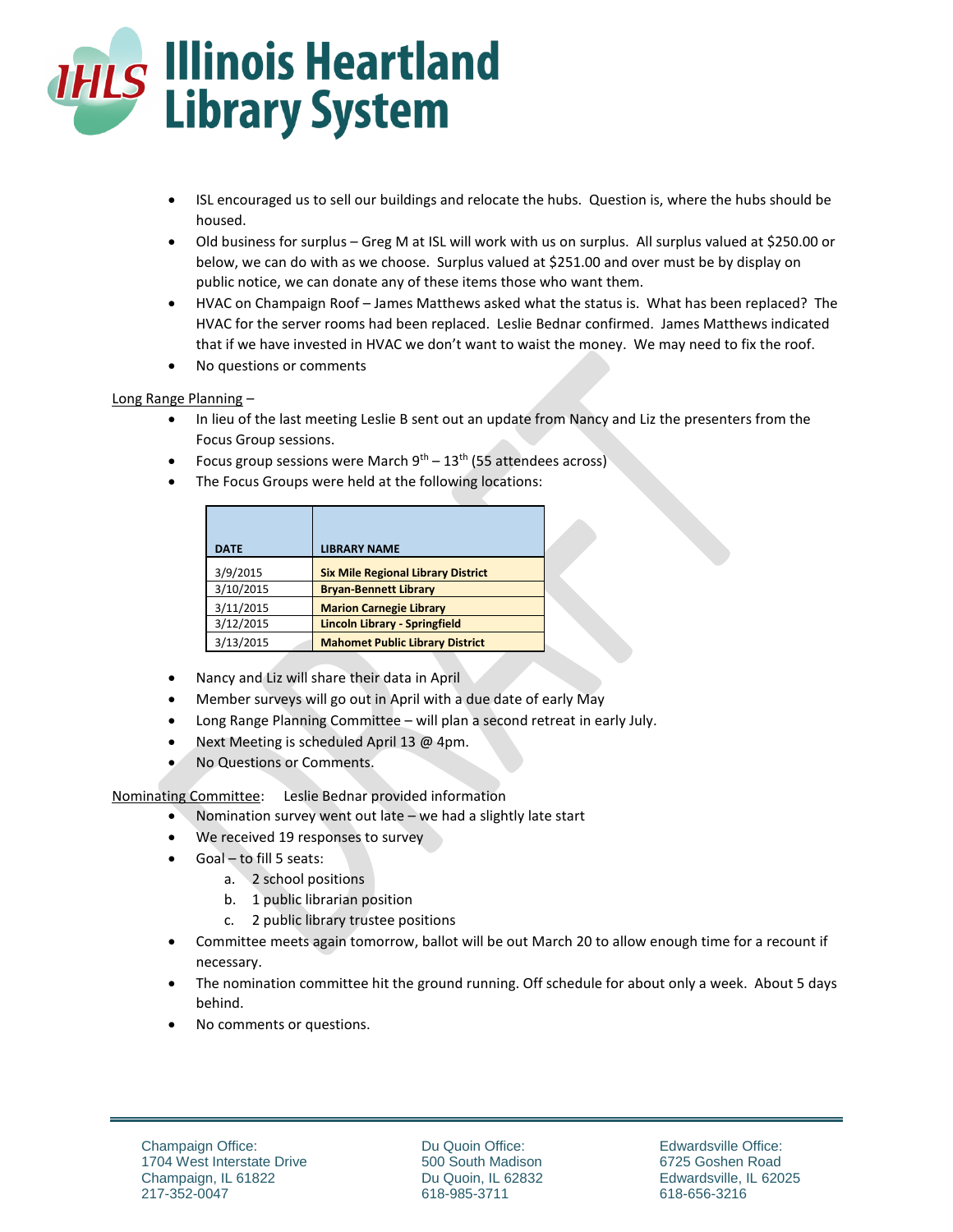

### Unfinished Business:

Board member attendance question. We received a question from a board member, who wanted to know if a board member misses a rescheduled meeting will this count against them.

- a. Missing an unscheduled meeting is not a count against the board meeting.
- b. Starting date is when the policy goes into effect. Going forward the new attendance policy is now in place.

## New Business:

Additional allocation - attachment B – Leslie Bednar shares.

- Will follow same process as last year.
- Delivery packaging material will be purchased.
- Remaining funds go to E-Resources.
- \$20,000 is the most we plan to spend on new delivery tubs and protective packaging.
- Indicated that CARLI/ILDS delivery is funded by the state library through a grant and service provider. They are out of tubs and no additional funding is available. ILDS is in place. We will purchase. Remaining funds go to the 3M cloud. Will amend the budget to address and put in March board packet.

### Annual Report Additional Information Request:

- State library wants to make sure all issues are addressed, and that we are on target for submission this year.
	- Second point would like us to provide a list of non-automated library names. Initially the number was larger. Now there are fewer members who are not automated per Leslie Bednar.
	- No Questions or Comments

### Staffing:

- Accounts Receivable Coordinator:
	- a. OCLC, Billing and Receivable responsibilities. Rhonda Johnisee along with Adrienne are filling this process now. Hope to add by the end of this year. Good starting position

# *Note: Jacob Roskovensky jointed the meeting*

RAILS cataloging proposal:

- Asked if we would provide cataloging services for their libraries.
- This is a newer process for us.
- RAILS looking to improve experience in LLSAPs.
- SHARE Staff would do cataloging not sure what the volume would be if we take on this process.
- First year would be a trial period.
- This is a Positive Opportunity for Heartland.
- Questions: Will it slow down SHARE cataloging, it is not expected to slow down cataloging. SHARE is priority. Cataloging for RAILS would be secondary.
- And budget presentations:
	- Everyone is working on budgeting and planning. More of a challenge this year due to the additional requests from the state library. We are to provide five (5) possible budget reduction scenarios to provide to ISL.

Du Quoin Office: 500 South Madison Du Quoin, IL 62832 618-985-3711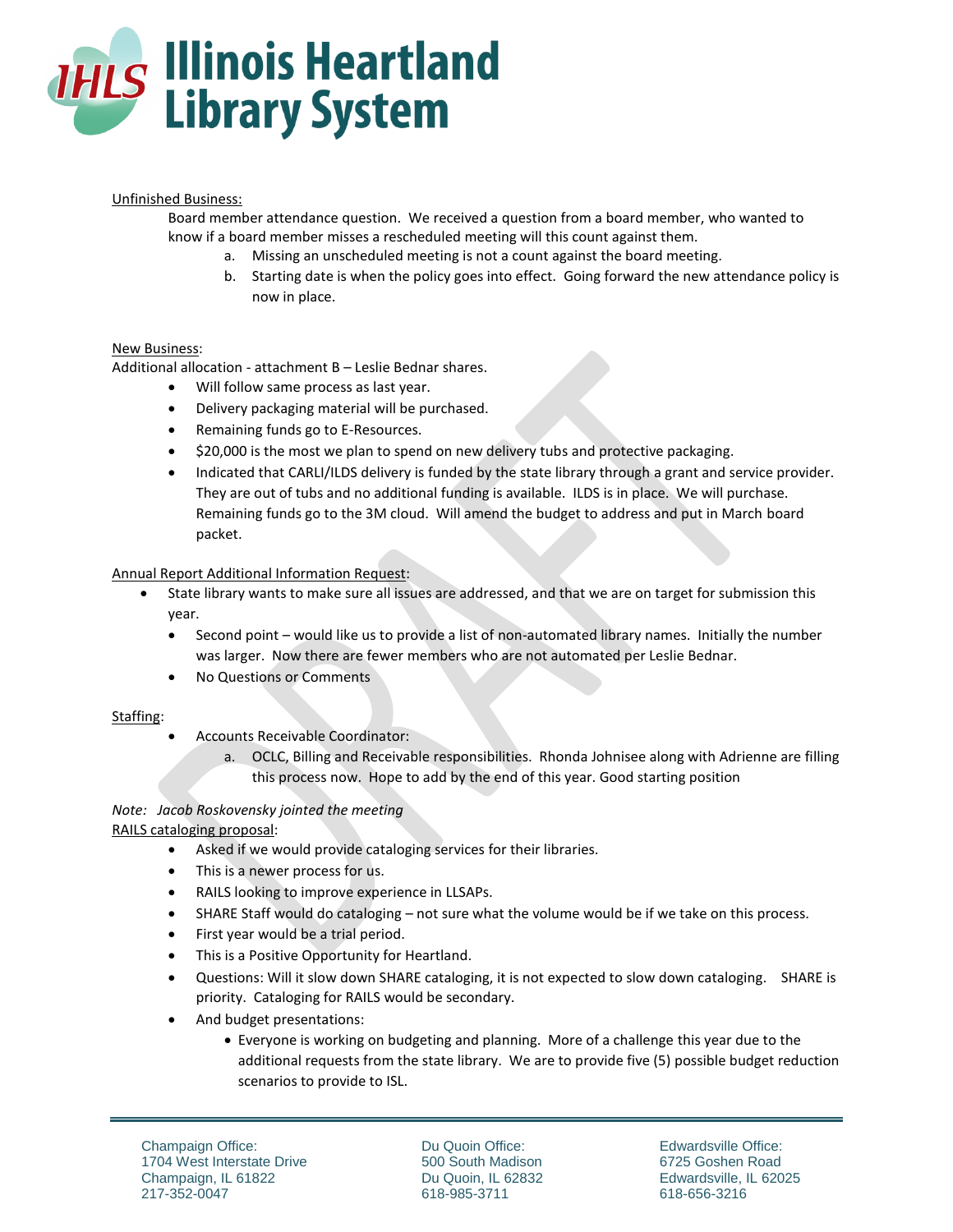

- We will provide the board with first two scenarios, able to provide flat funding plus plan of service by March 31<sup>st</sup>. We plan to provide Flat funding and the 5, 10, 15 percent scenarios. We would like feedback from you on the first few proposals. We tend to utilize 90% of the allocation normally so in the 5 to 10 scenarios you will not see much of a change. Over 10% it is a game changer.
	- a. State library is asking for additional documentation. The State Library gives more guidance this year. ISL forces us to look at goals to see if they are measurable.
- b. Question or comments–
	- a. Questions Are we target for receiving funds this year?
		- i. Yes in Jan received 54% of funding for entire year but have not heard anything additional at this point.
		- ii. We received just over half which is not heard of. No way of knowing at this point if additional funds are on the way.

Staff High Five: Leslie Bednar - Met with all staff meeting yesterday by VTEL. The goal is to keep staff informed as we move forward with this process.

## Agenda Building –

- 1. Leslie has the beginning of the March agenda.
- 2. James Matthews will provide an Executive Committee meeting
- 3. Policy & Membership Committee did not meet will not have a report
- 4. Finance Committee will meet on Mar  $30<sup>th</sup>$ . May not have a report so close to board meeting.
- 5. Karen Bounds will provide a written report move to consent agenda
- 6. Personnel will provide a written report move to consent agenda
- 7. Nomination committee will have a report for the next meeting move to consent agenda
- 8. Unfinished Business letter received from state library
- 9. New Business will provide a budget amendment
- 10. Leslie Bednar we don't anticipate in March that we will have information with regards to health insurance. Surveys have gone out to staff to help in the process. Will have some type of insurance information in April. We will have estimates.
- Topics for the All Systems Board meeting on May 12<sup>th</sup>
	- a. Funding status per Valerie Green
	- b. Leslie Bednar we will have until the end of this week to provide questions.
	- c. Leslie Bednar Question All systems meeting … Is there anything that RAILS did that you would like to know more about, or anything we need to let the state know about?
		- Jim Matthews SHARE the potential for the arrangement with the group in Missouri. This is an interesting development. Will test the delivery process – potential MOBIUS partnership.
	- d. Anticipated adding 40 new members but already at 61 under the Dream Grant. officially at the end of first year

Du Quoin Office: 500 South Madison Du Quoin, IL 62832 618-985-3711